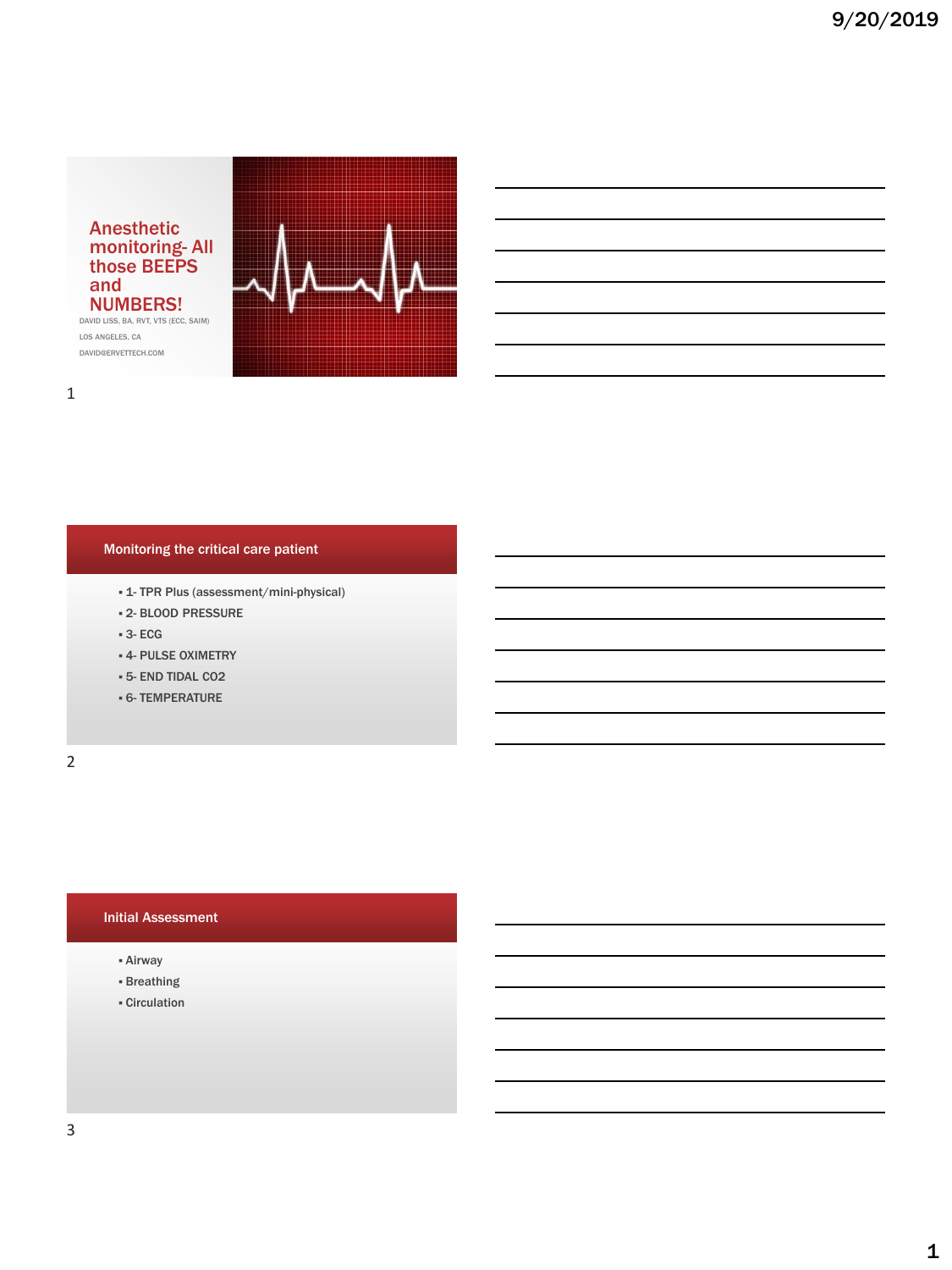

4



5

#### **Circulation**

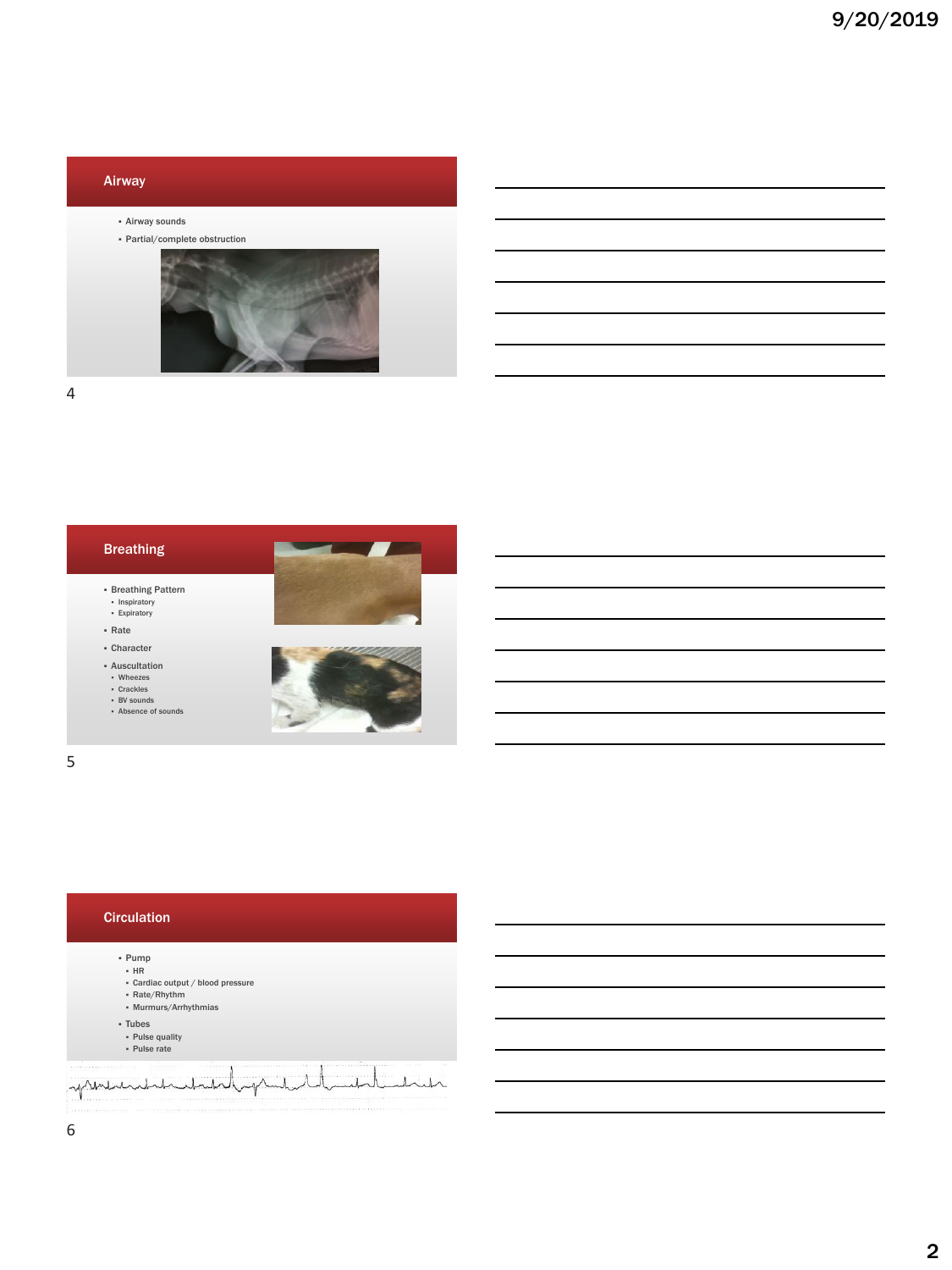

## Blood Pressure

▪ Macro-perfusion parameter-oxygen delivery to organs

- Very important trend
- Reflects cardiac function AND blood vessel wall strength





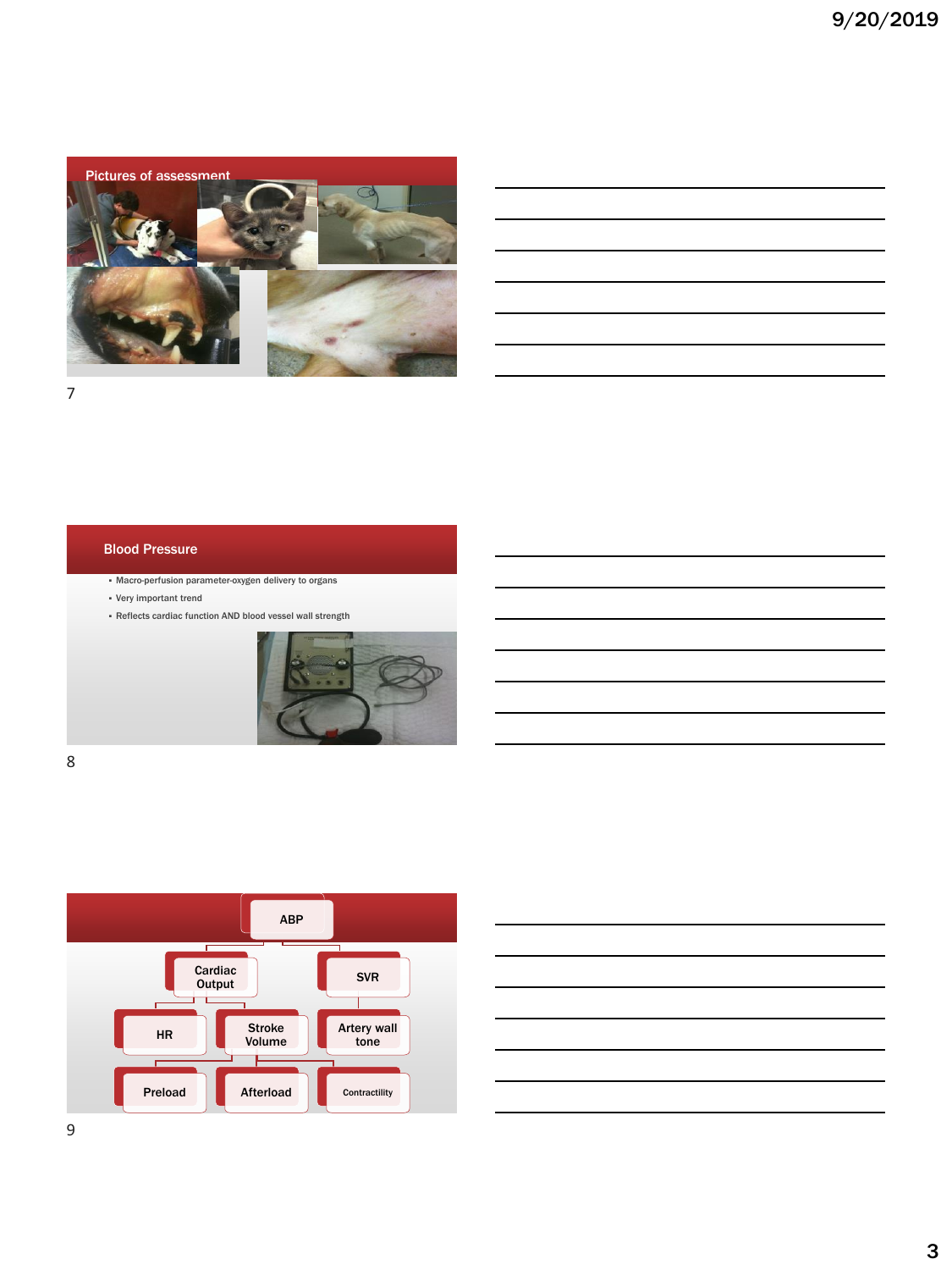#### How do we use blood pressure?

- ▪An indirect measure of cardiac function/vascular tone:
- ▪1- Enough fluid in vasculature? (preload)
- ▪2- Cardiac output sufficient? (stroke volume/HR)
- ▪3- Tubes too tight or too dilated? (SVR)

10



11

#### Tips and Tricks

- 1- Three major places to get BP
- Top of rear foot
- Bottom of rear foot
- Underneath front paw
- 2- Make sure cuff is correct size
- 3- Repeat for a few readings
- 4- Oscillometric units NOT as reliable as Doppler in critical patients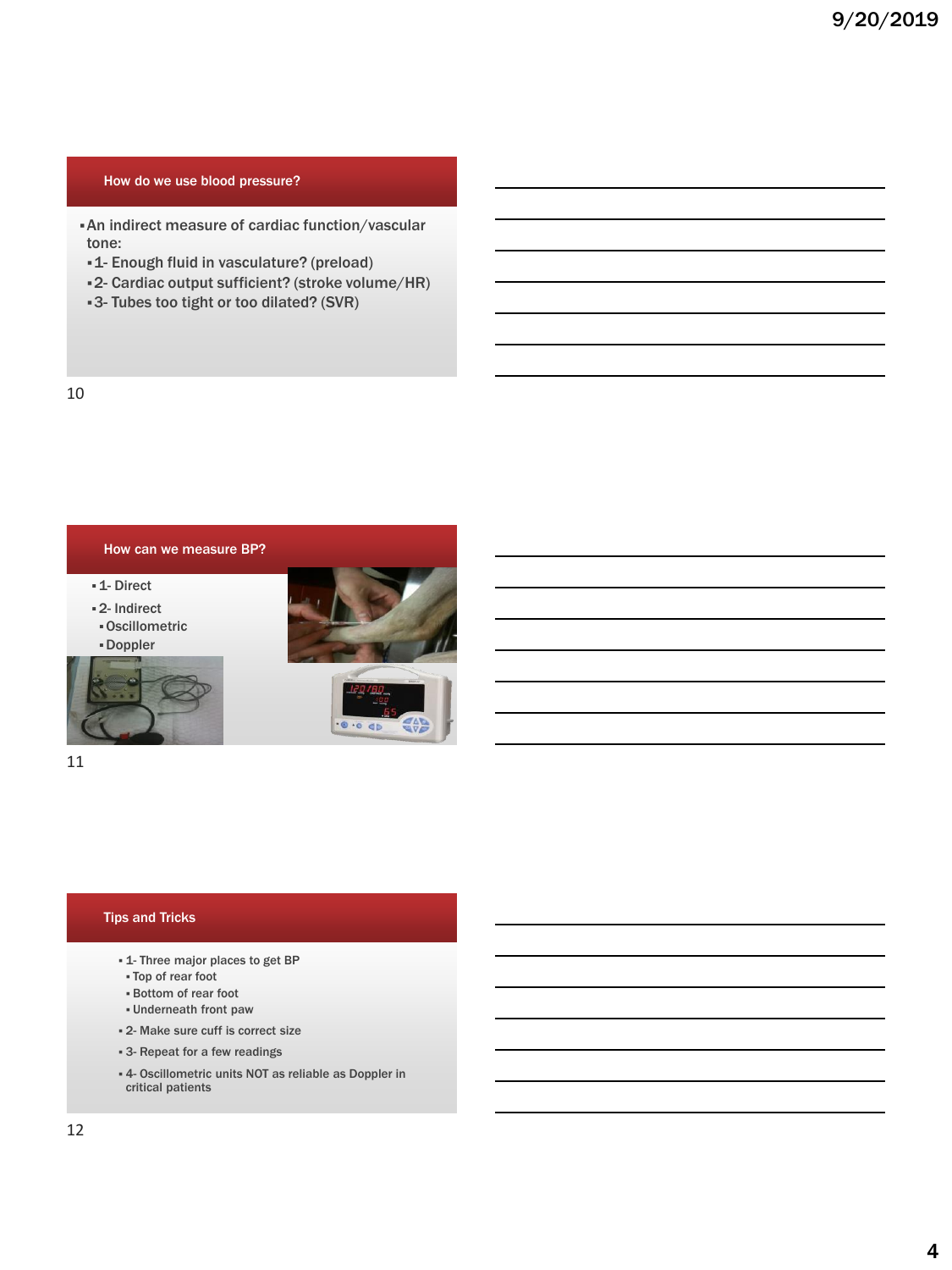## ECG's

- Arrhythmias are not TOO common in anesthetized patients
- BUT: Have to be able to recognize them
- Common:
- Sinus Bradycardia- opioids
- Bradycardia- Second degree AV Block ▪ Dexmedetomidine



13

## ECG Physiology

▪ Measures electrical activity of heart ▪ Should be a predictable/

coordinated pattern

▪ SA node

▪ AV node ▪ Bundle of His

▪ Bundle Branches

▪ Purkinje fibers



14



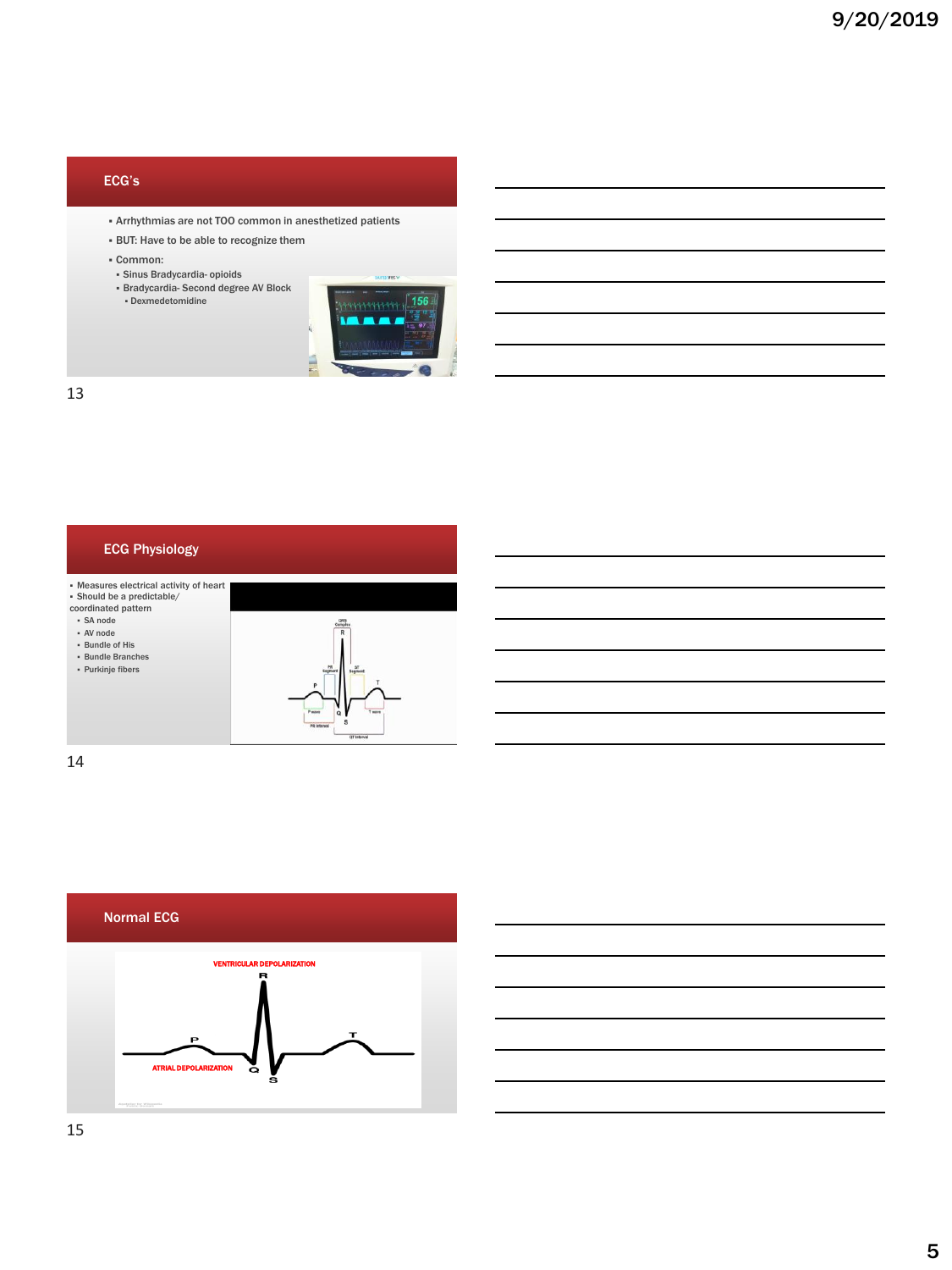|                                                        | 2010/01/12 15:00                               |
|--------------------------------------------------------|------------------------------------------------|
|                                                        | <b></b><br><b>VALUE OF DECISION CONTRACTOR</b> |
| $ECGL_{\mathcal{X},\mathbb{C}}$<br>$1.0$ mm/mV<br>LETH | NOTCH 60 Hz                                    |

16







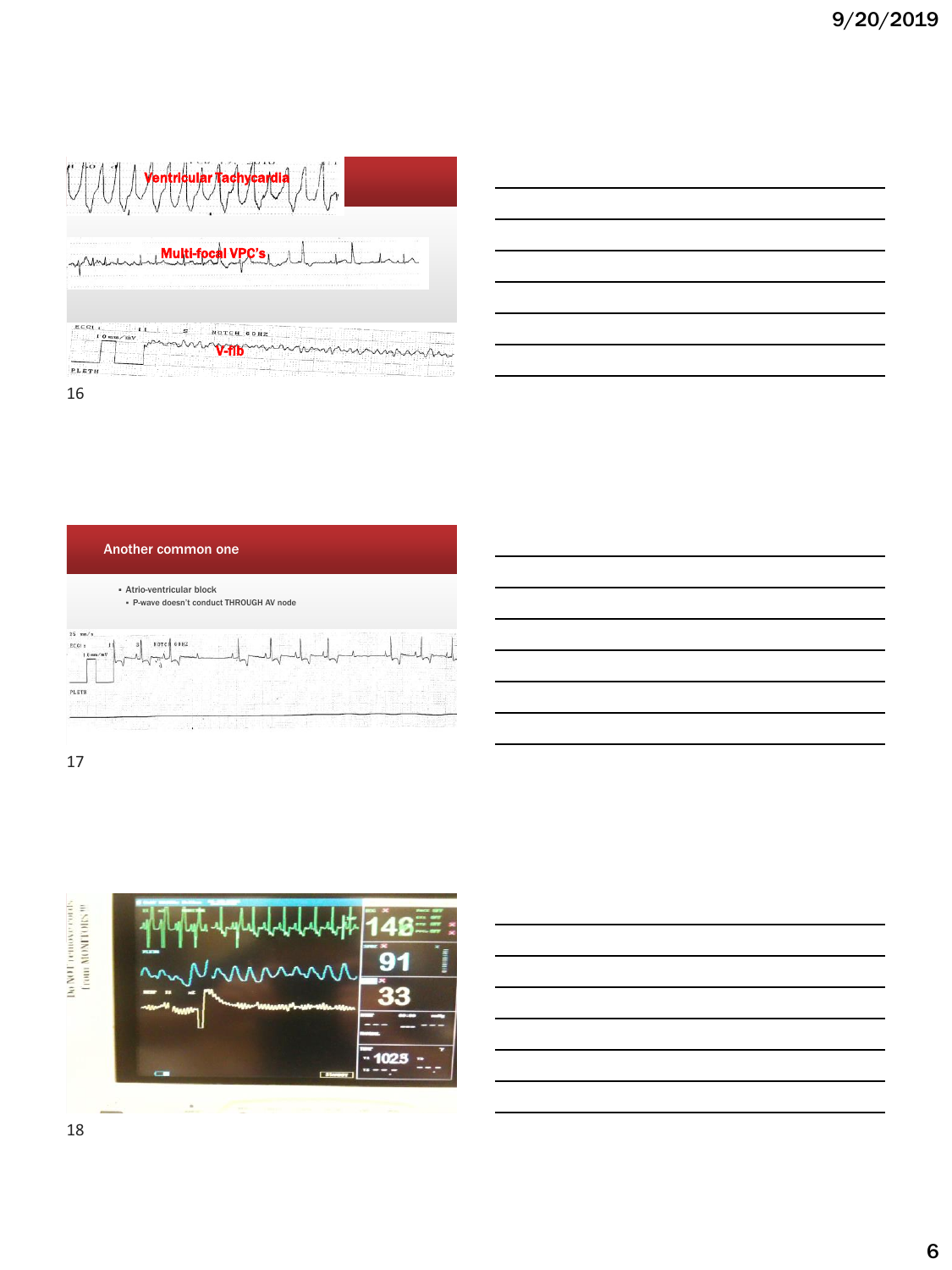## Oxygenation/Ventilation

- Oxygenation: Passive diffusion of O2 into capillaries
- Ventilation: Active process of clearance of CO2
- Measured differently

#### Pulse oximetry

- Saturation of hemoglobin
- **.** Light is sent through an artery and is detected on the other side
- Observes oxyhemoglobin wavelengths if present
- Correlates to dissolved O2 gas in blood stream



20

#### Oxygenation physiology

#### **E** 1- We take in a breath

- 2- Oxygen molecules fall down into our alveoli
- 3- Blood coming TO lungs = NO O2
- 4- O2 is diffused into capillary
- HOW MUCH O2 enters is dependent on: ▪ Inspired O2 concentration ▪ROOM AIR = 21%
	-
	- $\cdot$  ANESTHESIA = 100%
- **EXECUTE:** AMOUNT OF 02 = Partial pressure of oxygen (PaO<sub>2</sub>)



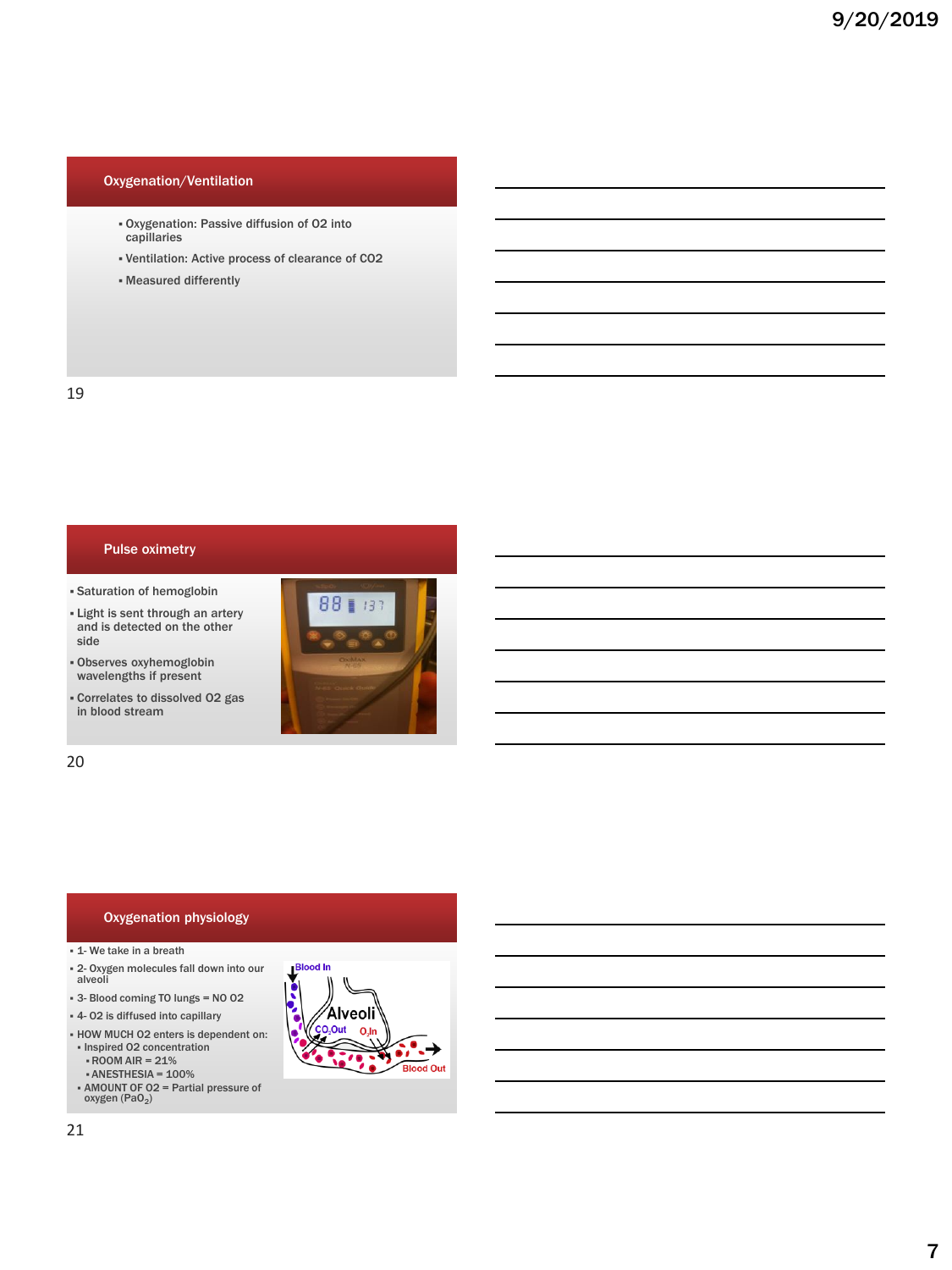



#### Important info

- Arterial oxygen level (PaO2) SHOULD be 5x inspired O2 (FiO2)
- So if breathing 100% oxygen(inspired O2 = 100%):
- $FIO2 = 1$
- PaO2 SHOULD BE:
- 500 PaO2 (mmHg)





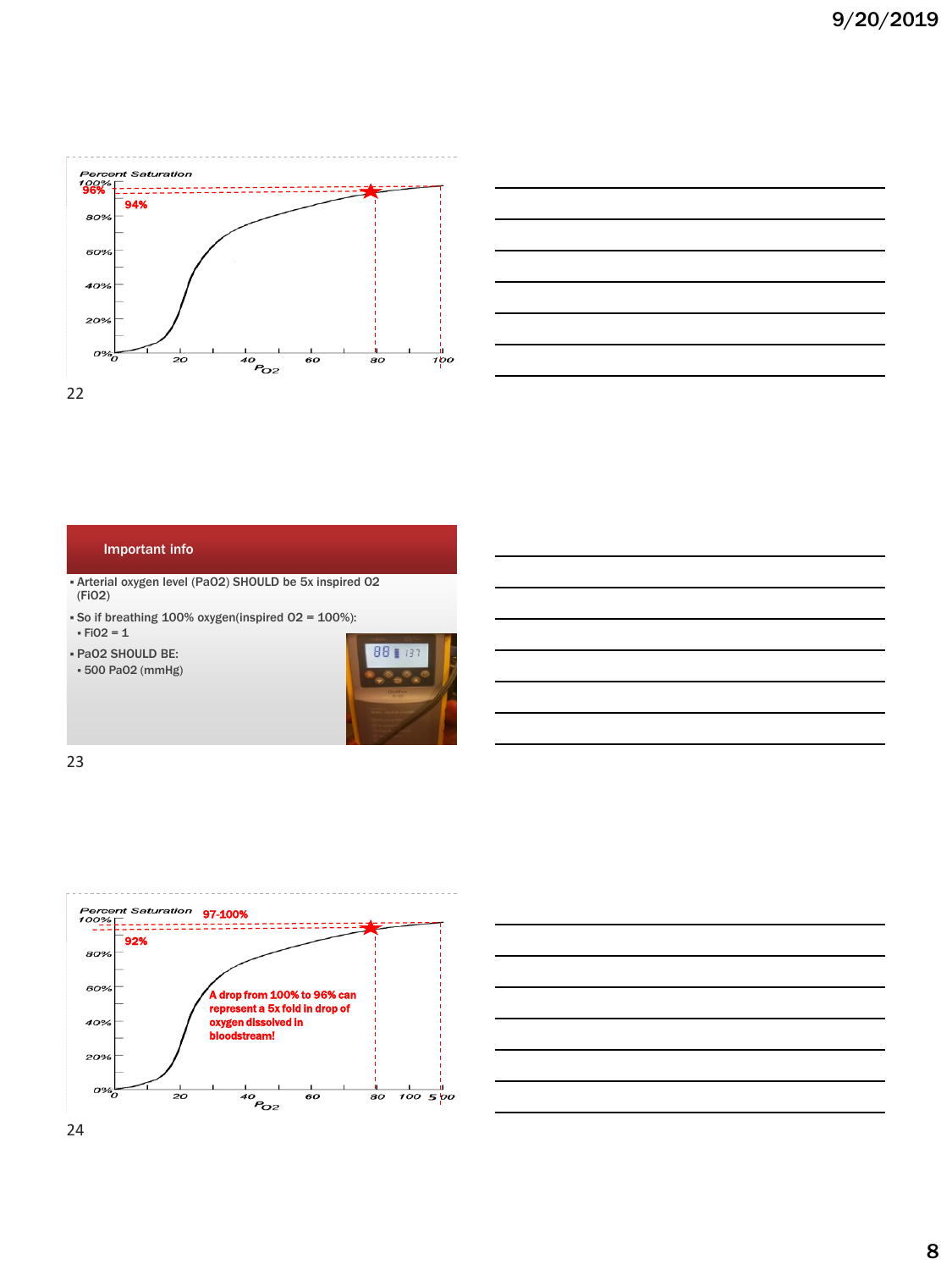## Case Example

- 8y Newfoundland is tachypneic in her run History of heart disease and IMHA
- Pulse Ox reads 92%
- Is that adequate for this patient on room air? Arterial blood gas = PaO2 = 71 mmHg
- 
- Hmm….?
- Room air = 21% O2
- So PaO2 SHOULD be 5x FiO2 = 110mmHg
- $\cdot 71 \neq 110$

25

## Ventilation

▪Chest wall compliance/movement

▪CO2 levels (arterial or venous)



26

#### Measuring ventilation

#### ▪CO2

- ▪Arterial blood gas
- ▪End-tidal CO2
- End-Tidal CO2 monitor important tool in anesthesia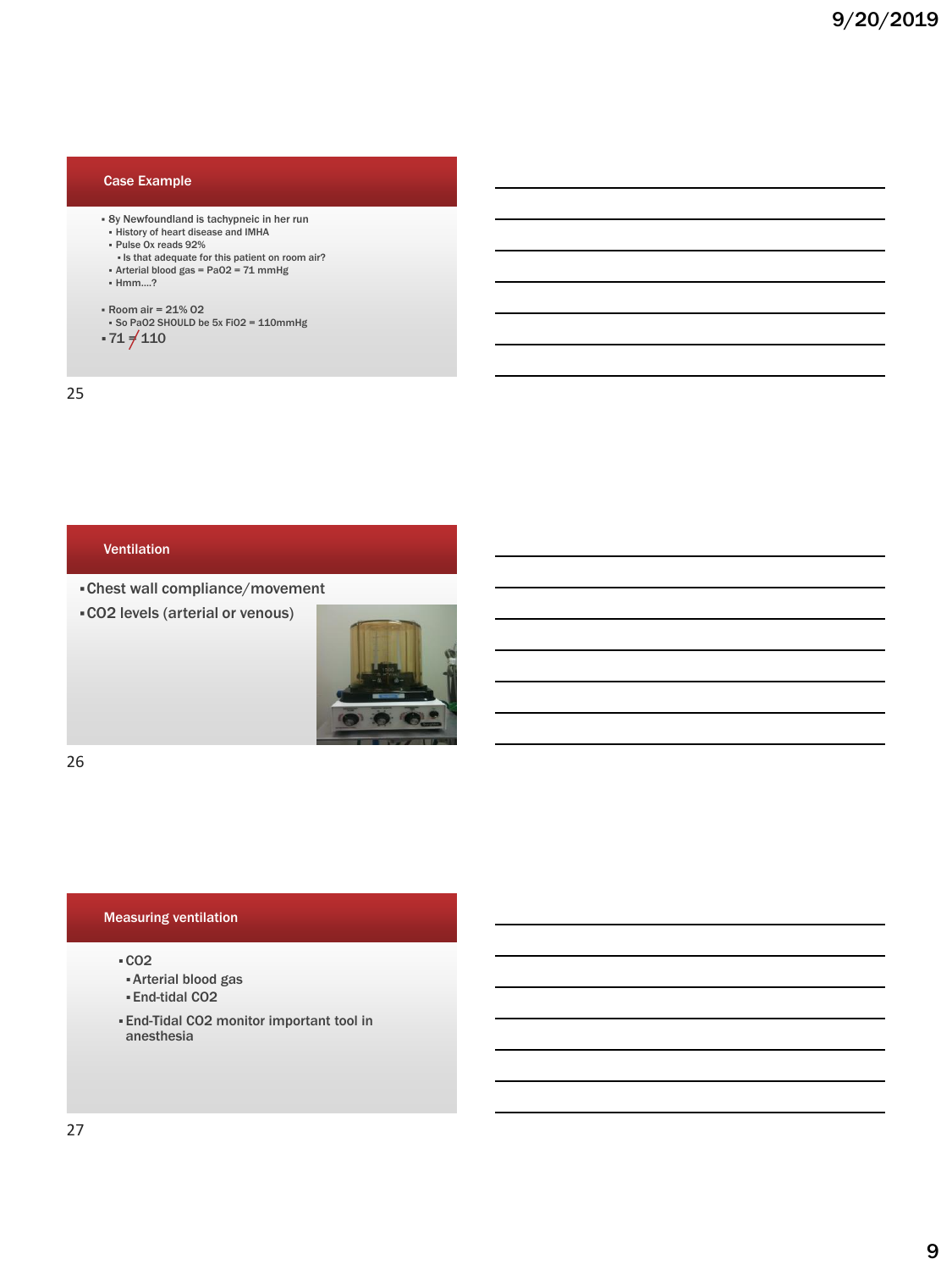## End-Tidal CO2 monitoring

- Measures the CO2 at END-expiration
- ▪Closely correlates with alveolar (and arterial) CO2



28



C-D: Ex<br>D: End

- Values are lower than arterial<br>CO2
- Normal is about: ▪ 30-40 mmHg
- ETCO2 < 30 = hyperventilation
- ETCO2 > 40 = hypoventilation

29

# Measurement ▪ Done at END-exhalation to simulate alveolar/arterial CO2 levels ▪ CO2 is balance between metabolism and PERFUSION ▪ Adequate metabolism, NO PERFUSION ▪ NO METABOLISM/Perfusion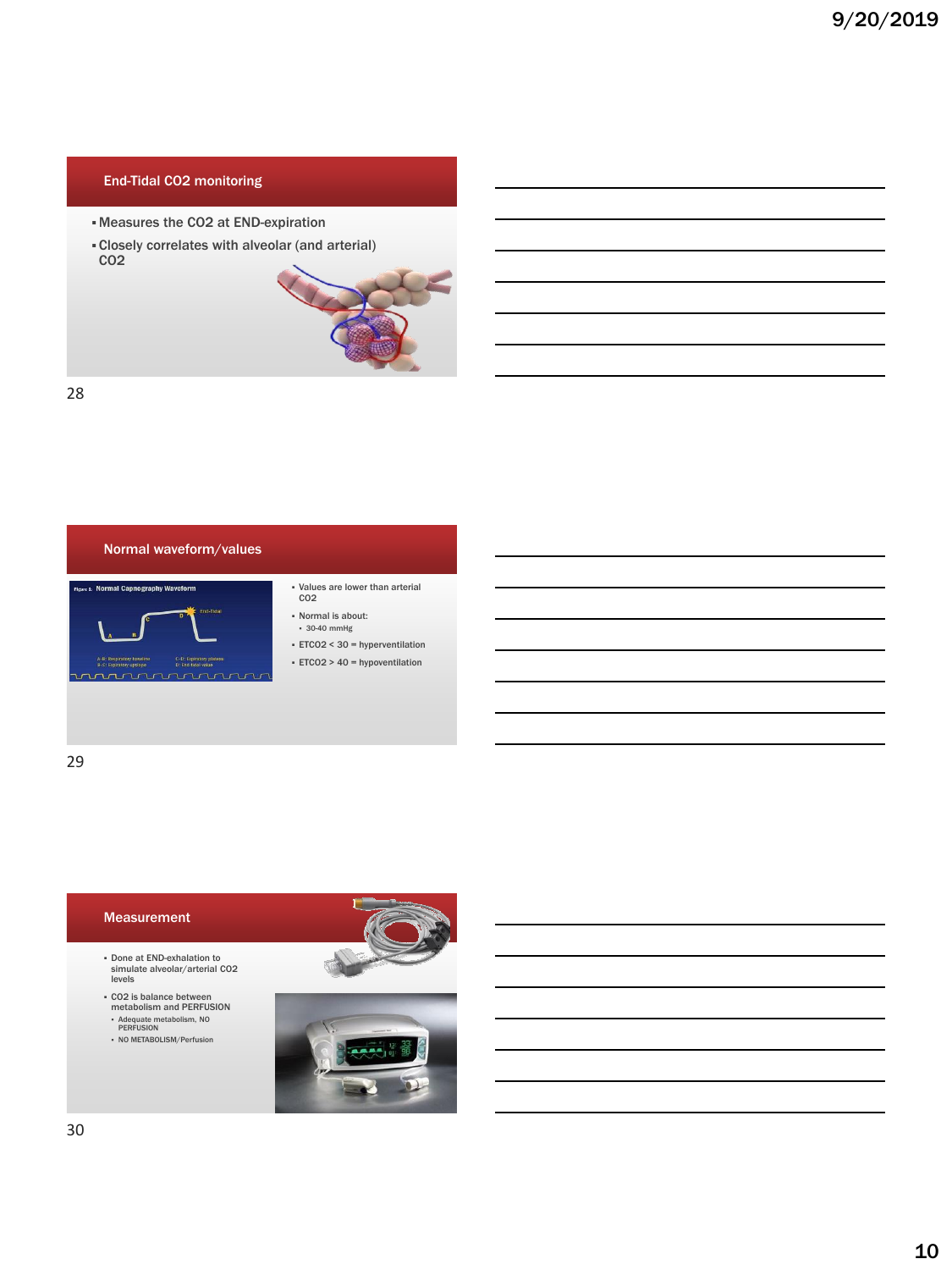Abnormal ETCO2 values



31





32